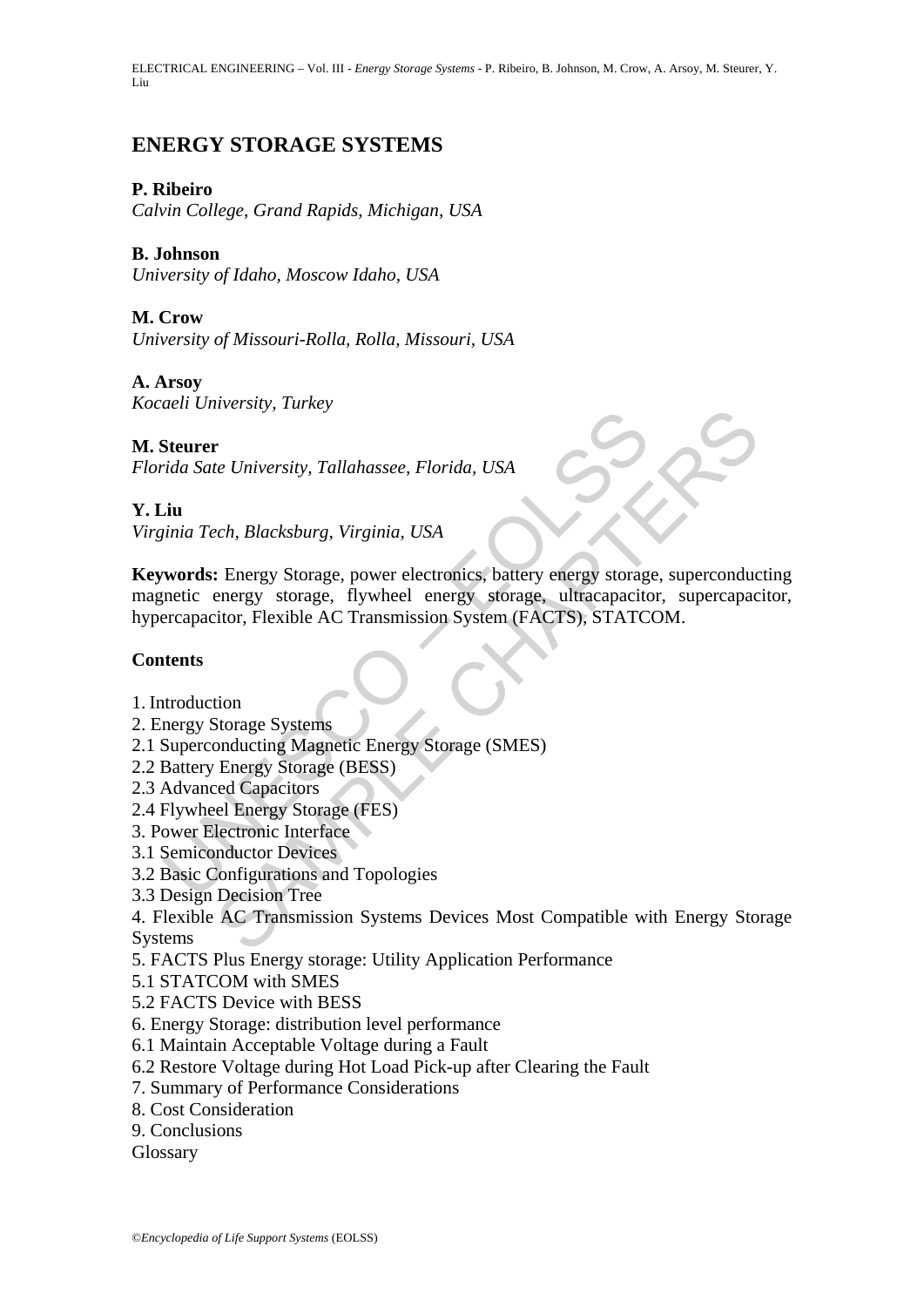Bibliography Biographical Sketches

#### **Summary**

A brief description and performance analysis of four different energy storage technologies is presented and general observations are made. Energy storage systems can provide valuable added benefits to improve stability, power quality and reliability of power systems. Among them are battery, flywheels, advanced capacitors, and superconducting technologies, which have significantly improved in the last decade. However, a significant component of these technologies is the power electronic interface. It plays a major role in enabling and defining the performance of the energy storage application. This chapter concentrates on the power electronics requirements, characteristics, alternatives and performance benefits of adding energy storage to power utility applications. Energy storage technologies interfaced via advanced, efficient and intelligent power electronics can play a major role in increasing the performance and security of power systems and its fundamental life support function.

### **1. Introduction**

Energy storage systems are necessary in a number of levels:

- A. Device level: where devices, such as motors, are equipped with energy storage systems that maintain constant torque or speed. A typical example is the use of governors in the generators.
- B. Medium level: where storage systems are used in industrial applications to provide ride-through during voltage sags.
- C. System level: where the entire power system is equipped with storage systems for applications such as load leveling or stability enhancement.

acteristics, alternatives and performance benefits of adding energ<br>ty applications. Energy storage technologies interfaced via adva<br>ligent power electronics can play a major role in increasing the<br>trivity of power systems tics, alternatives and performance benefits of adding energy storage to point these subsequents and performance benefits of adding energy storage to point continuous. Energy storage technologies interfaced via advanced, ef This chapter provides a summary of viable storage technologies including batteries, flywheels, ultracapacitors, and superconducting energy storage systems. These summaries followed by a detailed characterization of the power electronic interface design options, since power converters are an enabling technology for many of the storage technologies described here. This chapter shows that energy storage devices can be integrated to power electronic converters to provide power system stability, enhanced transmission capability and improved power quality. Adding energy storage to static compensators not only enhances the performance of the device but can also provide the possibility of reducing the MVA ratings requirements of the front-end power electronic conversion system. Finally, this paper provides several computer simulations demonstrating enhanced power system performance with energy storage systems present.

Continuing electric load growth and higher regional power transfers in a largely interconnected network lead to complex and less secure power system operation. Power generation and transmission facilities have not been able to grow to meet these new demands due to economic, environmental, technical and governmental regulation constraints. When power system disturbances occur, synchronous generators aren't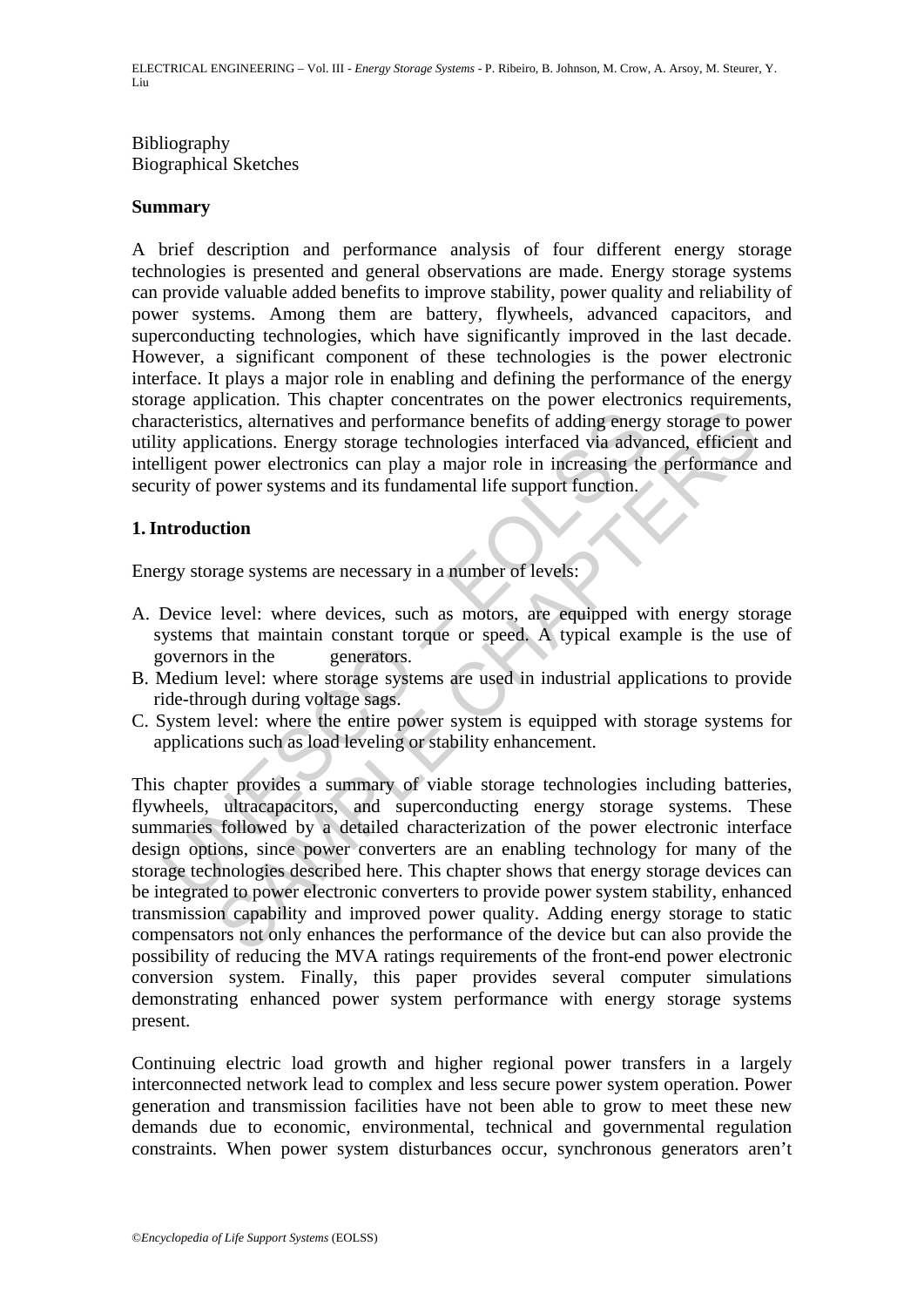always able to respond rapidly enough to keep the system stable. If high-speed real or reactive power control is available, load shedding or generator dropping may be avoided during a disturbance. High-speed reactive power control is possible through the use of flexible AC transmission systems (FACTS) devices. In a few cases, these devices are also able to provide some measure of high-speed real power control through power circulation within the converter, with the real power coming from the same line or in some cases from adjacent lines leaving the same substation. However, a better solution would be to have the ability to rapidly vary real power without impacting the system through power circulation. This is where energy storage technology plays a very important role in maintaining system reliability and power quality. The ideal solution is to have means to rapidly damp dynamic system oscillations, respond to sudden changes in load, supply critical loads during transmission or distribution interruptions, correct load voltage profiles with rapid reactive power control, and still allow the generators to maintain steady-state balance with the system load. Recent developments and advances in energy storage and power electronic technologies are making the application of energy storage technologies a viable solution for modern power applications.

# **2. Energy Storage Systems**

ntain steady-state balance with the system load. Recent developm<br>energy storage and power electronic technologies are making<br>gy storage technologies a viable solution for modern power applic<br>**nergy Storage Systems**<br>**nergy** eady-state balance with the system load. Recent developments and advartionally-state balance with the system load. Recent developments and advartionage technologies a viable solution for modern power applications.<br>Storage Electrical energy in an alternating current (AC) system cannot be stored electrically, and must typically be generated at the time of demand. However, energy can be stored by converting the electrical energy and storing it electromagnetically, electrochemically, kinetically or as potential energy. Each energy storage technology usually requires an energy conversion unit to convert the energy from one form into another and back again (charging and discharging the storage system).

The possible applications of energy storage in utility systems include: transmission enhancement, power oscillation damping, dynamic voltage stability, tie-line control, short-term spinning reserve, load leveling, reducing the need for under-frequency load shedding, allowing less stringent time limits for circuit break reclosing, subsynchronous resonance damping, and power quality improvement.

Descriptions of four leading storage technologies for transmission and distribution applications are presented in the following.

# **2.1 Superconducting Magnetic Energy Storage (SMES)**

The core element of an SMES unit is a superconducting coil of high inductance  $(L_{\text{coil}}$  in Henrys). It stores energy in the magnetic field generated by a DC current  $(I_{\text{Coil}}$  in Amperes) flowing through the coil. The inductively stored energy (*E* in Joules) and the rated power (*P* in Watts) are commonly given specifications for SMES devices, and they are expressed in Eqs. (1) and (2).

$$
E = \frac{1}{2} L I_{\text{Coil}}^2 \tag{1}
$$

$$
P = \frac{dE}{dt} = LI_{\text{Coil}} \frac{dI_{\text{Coil}}}{dt} = V_{\text{Coil}} I_{\text{Coil}} \tag{2}
$$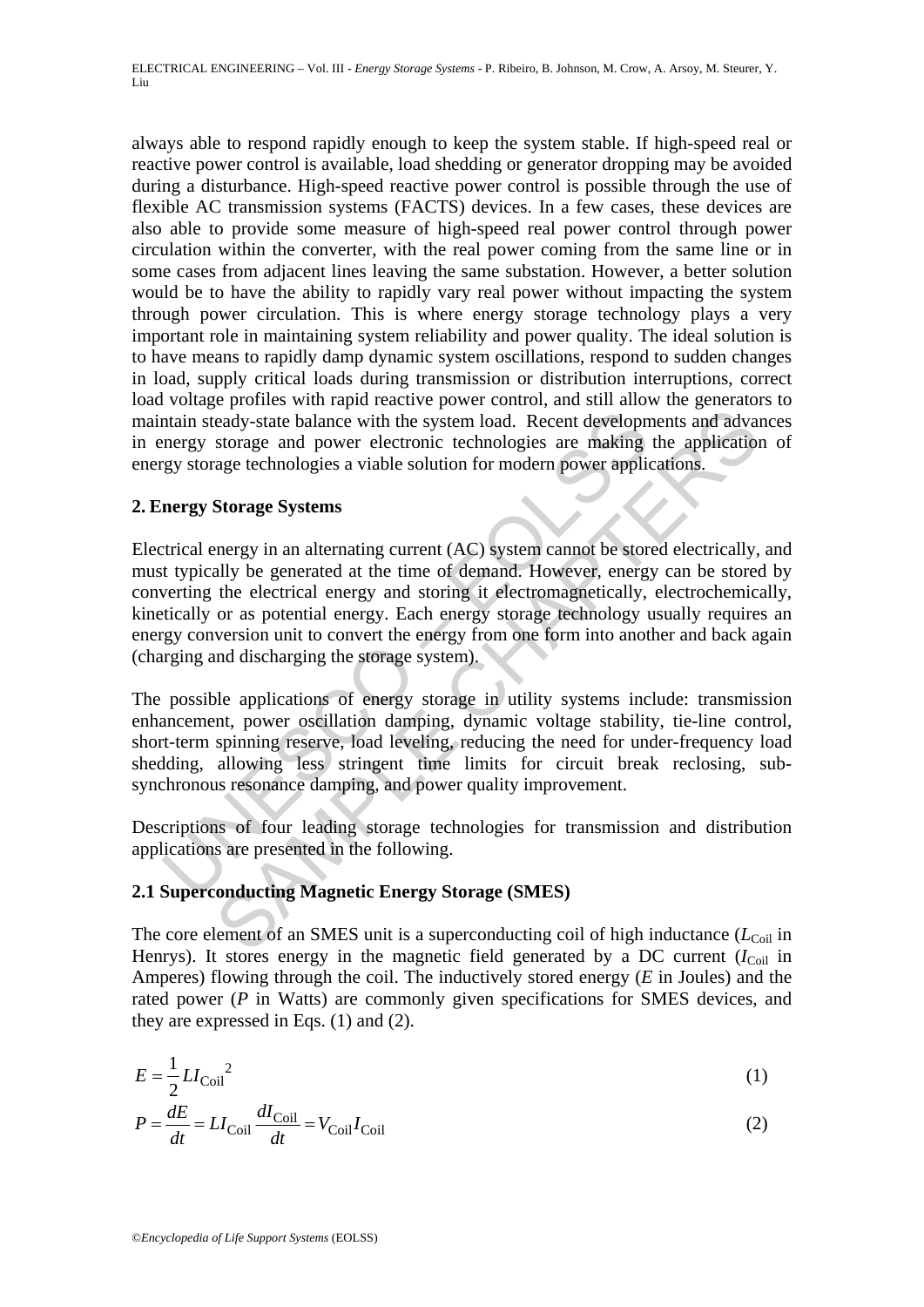Since energy is stored as circulating current, energy can be discharged from, or stored in, a SMES unit with almost instantaneous response over periods ranging from a fraction of a second to several hours.



Figure 1: Components of a Typical SMES System

 The entire SMES unit consists of a large superconducting coil at the cryogenic temperature and controlled by a power electronic conversion system. Power conversion may be achieved through two main power electronic converter topologies. One approach is to use current source converter (CSC) to interface to the AC system and charge/discharge the coil. The second approach uses a voltage source converter (VSC) to interface to the AC system and a DC-DC chopper to charge/discharge the coil. In this approach, the VSC and DC-DC chopper share a common DC bus. The components of a typical SMES system are shown in Figure 1. The modes of charge/discharge/standby are obtained by controlling the voltage across the SMES coil  $(V_{\text{coil}})$ .

Figure 1: Components of a Typical SMES System<br>
e entire SMES unit consists of a large superconducting coil<br>
be achieved through two main power electronic converted<br>
conserved through two main power electronic converted<br>
c Figure 1: Components of a Typical SMES System<br>
Examples and Controlled by a power electronic conversion system. Power convertioned through two main power electronic convertion, Dower convertions to use current source conv Several factors must be considered in the design of the coil to achieve the best performance of a SMES system at least cost. These factors include coil configuration, energy capacity, structure, and operating temperature. The coil can be configured as a solenoid that producers fairly large fringe fields (external magnetic field) or a toroid that features a very low fringe field. The fringe field level is the only environmental concern associated with a SMES, since no toxic materials are used within the SMES, nor does it contain the inherent potential of catastrophic physical failure. The solenoid configuration has been used widely due to its simplicity and cost effectiveness, though toroid-coil designs have also been incorporated into a number of small-scale SMES projects. Coil inductance  $(L)$  or PCS maximum voltage  $(V_{\text{max}})$  and current  $(I_{\text{max}})$  ratings determine the maximum energy/power that can be drawn or injected by a SMES coil.

SMES was originally proposed as a bulk energy storage technology for electric power systems. SMES systems have attracted the attention of both electric utilities and the military due to their fast response and high efficiency (charge-discharge efficiency over 95%). SMES systems are still costly when compared with other currently available energy storage technologies, but the on-going development of high temperature superconductors should make SMES increasingly cost effective due to reductions in refrigeration needs. SMES' efficiency and fast response capability (MW/millisecond) have been exploited in electric power system applications at all levels. Since the 1970's, numerous potential utility applications have been proposed. SMES development continues in power conversion systems and control schemes, evaluation of design and cost factors, and analyses for various power system applications. Currently, there are a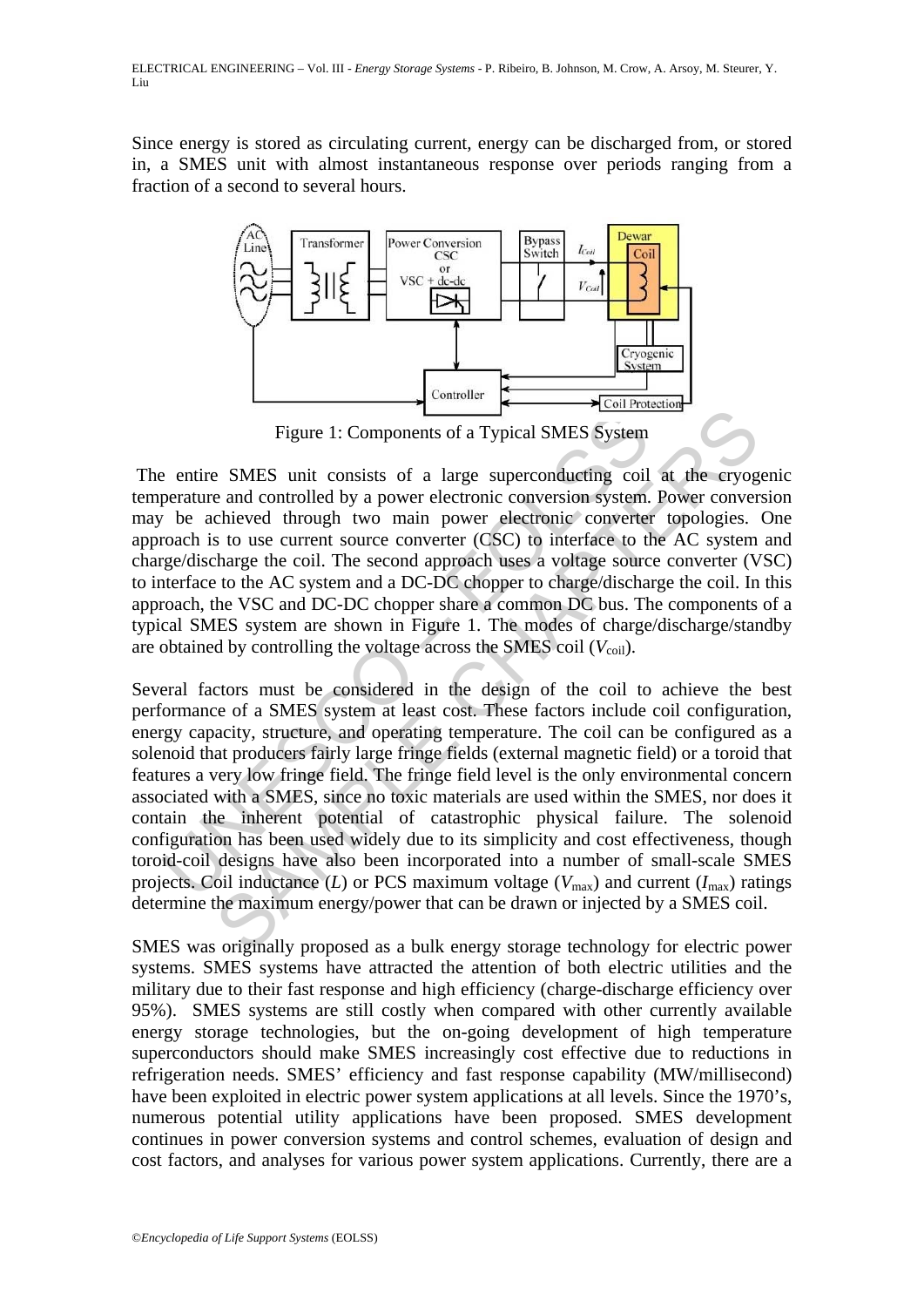number of utility application SMES projects installed or in development throughout the world.

# **2.2 Battery Energy Storage (BESS)**

Batteries store energy electrochemically and are one of the most cost-effective energy storage technologies available. A battery system is made up of a set of low-voltage/lowpower battery modules connected in parallel or series to achieve the desired electrical characteristic. Batteries are "charged" when they undergo an internal chemical reaction resulting from a voltage potential applied to the terminals. They deliver the absorbed energy, or "discharge," when the chemical reaction is reversed. The primary advantages of battery energy storage are high energy density, high energy capability, round trip efficiency, cycling capability, life span, and initial cost. However, due to the chemical kinetics involved, batteries cannot operate at high power levels for long periods of time. In addition, rapid, deep discharges may lead to the need for early replacement of the battery, since resultant heating reduces battery lifetime. There may also be environmental concerns related to battery storage as a result of gas generation during battery charge/discharge. The disposal of hazardous materials also presents battery disposal problems.

tics involved, batteries cannot operate at high power levels for loddition, rapid, deep discharges may lead to the need for early rery, since resultant heating reduces battery lifetime. The ironmental concerns related to b volved, batteries cannot operate at high power levels for long periods of top solved, batteries cannot operate at high power levels for long periods of to, rapid, deep discharges may lead to the need for early replacement Lead-acid batteries represent an established, mature technology. Lead-acid batteries can be designed for bulk energy storage or for rapid charge/discharge. On-going research with different chemical additives has let to improvements in energy density and charging characteristics. Lead-acid batteries still represent one of the best low cost options for most applications requiring large storage capabilities, if repeated deep discharges are not required. Mobile applications favor sealed lead-acid battery technologies for safety and ease of maintenance. Valve regulated lead-acid (VRLA) batteries exhibit better cost and performance characteristics for stationary applications.

Batteries charge and discharge via a DC current, thus a power conversion is required to interface a battery with an AC system. This conversion system is very similar to power conversion system of a SMES. Battery systems with appropriate power electronic converters can provide four-quadrant operation (bi-directional current flow and bidirectional voltage polarity) with rapid response. Recent advances in battery technologies also offer increased energy storage densities, greater cycling capabilities, higher reliability, and lower cost.

Battery energy storage systems have recently emerged as one of the more promising near-term storage technologies for power applications, offering a wide range of power system applications such as area regulation, area protection, spinning reserve and power factor correction. Several BESS units have been designed and installed in existing systems for the purposes of load leveling, stabilizing, and load frequency control. The optimal placement and capacity of BESS is dependent upon its application. Also, the integration of battery energy storage with a FACTS power flow controller can improve the power system operation and control.

### **2.3 Advanced Capacitors**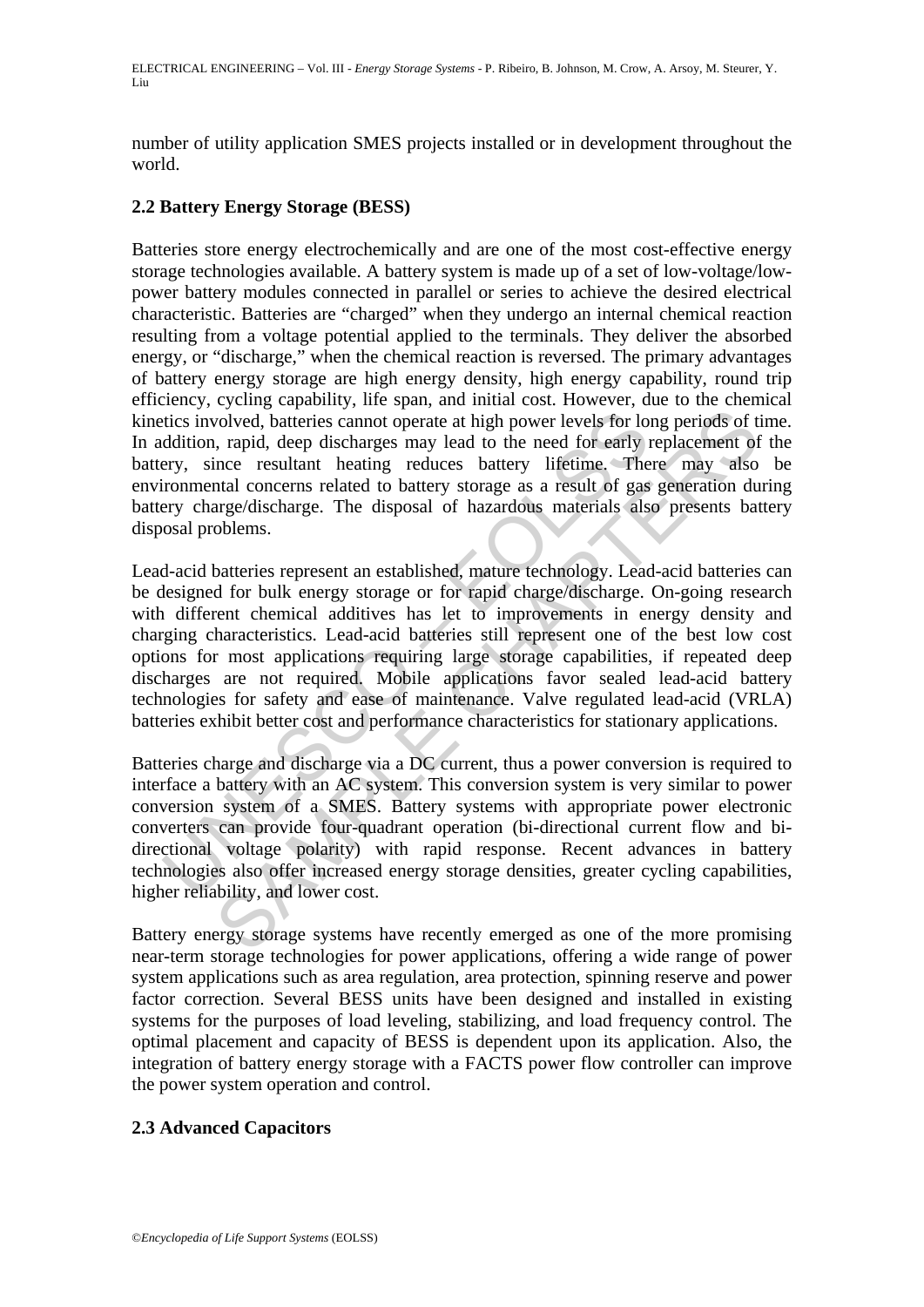Capacitors store electric energy by accumulating positive and negative charges on metallic electrodes (often on parallel plates) that are separated by an insulating dielectric. The capacitance, *C*, represents the relationship between the stored charge (*q*) and the voltage between the plates (*V*) as shown in Eq. (3). The capacitance depends on the permittivity of the dielectric,  $\varepsilon$ , the surface area of the electrodes, A, and the distance between them  $d$  as shown in Eq. (4). Equation (5) indicates that the energy stored on the capacitor depends on the capacitance and on the square of the voltage.

$$
q = CV
$$
\n
$$
C = \frac{\varepsilon A}{d}
$$
\n
$$
E = \frac{1}{2}CV^2
$$
\n
$$
V = I \cdot \frac{t}{C_{\text{tot}}} + I \cdot R_{\text{tot}}
$$
\n(5)

 $I \cdot \frac{t}{C_{tot}} + I \cdot R_{tot}$ <br>amount of energy a capacitor is capable of storing can be in<br>easing the capacitance or the voltage. The voltage is limite<br>assing the capacitance or the voltage. The voltage is limite<br>assing the area +  $I \cdot R_{tot}$ <br>
+  $I \cdot R_{tot}$ <br>
that of energy a capacitor is capable of storing can be increased by ei<br>
the capacitance or the voltage. The voltage is limited by the volt<br>
there are given dielectric (which basically decreases The amount of energy a capacitor is capable of storing can be increased by either increasing the capacitance or the voltage. The voltage is limited by the voltage withstand strength of the dielectric (which basically decreases with the distance between the electrodes for a given dielectric material). Capacitance can be increased by increasing the area of the electrodes, increasing the permittivity, or by decreasing the distance between the electrodes. The effective series resistance (ESR) of the capacitor has a significant impact on both the turn around efficiency and the system response time. The total voltage required to charge a capacitor from zero voltage with a DC current over time t is given in Eq. (6).

Note that  $C_{\text{tot}}$  and  $R_{\text{tot}}$  result from a combined series/parallel configuration of capacitor cells to increase the total capacitance and the voltage level. The product  $R_{tot}C_{tot}$ determines the response time of the capacitor for charging or discharging.

DC storage capacitors can be used for energy storage for power applications. They have been used extensively in pulsed power applications for high-energy physics and weapons applications. However, the present generation of DC storage capacitors has only been used for very specific short-term storage applications in bulk power systems. For example, capacitors can be added to the DC bus of motor drives and consumer electronics to provide the ability to ride through voltage sags and momentary interruptions, thus providing energy storage in a very distributed manner within the system.

Ceramic hypercapacitors have both a fairly high voltage withstand capability (about 1 kV) and a high permittivity, making them good candidates for future storage applications. The combination of higher voltage withstand and low effective series resistance will make it easier to use hypercapacitors in high power applications with simpler configurations possible.

Ultracapacitors (also known as supercapacitors) are double layer capacitors that increase energy storage capability due to a large increase in surface area through use of a porous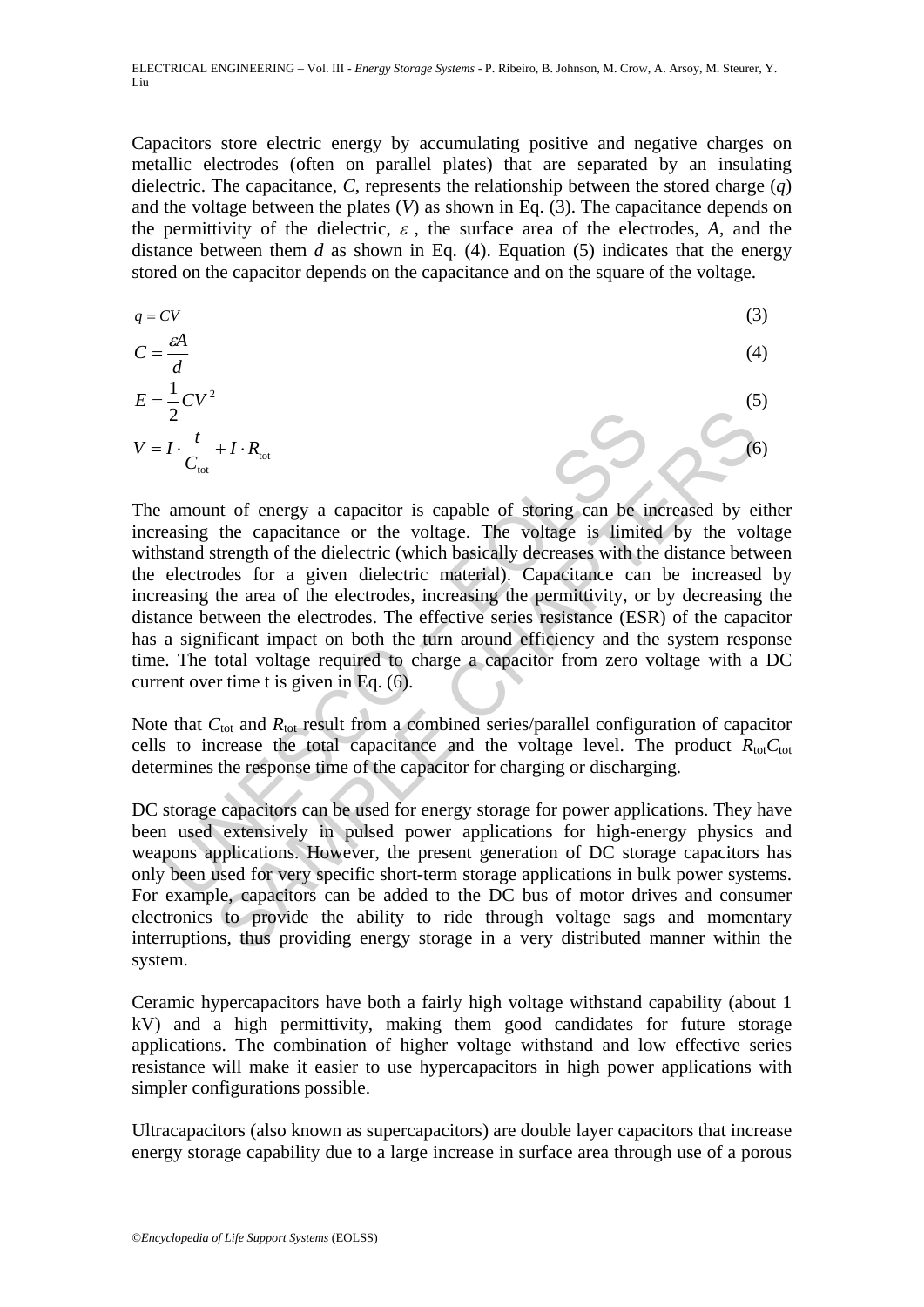electrolyte (they still have relatively low permittivity and voltage withstand capabilities). Several different combinations of electrode and electrolyte materials have been used in ultracapacitors, with different combinations resulting in varying capacitance, energy density, cycle-life and cost characteristics. Near term applications will most likely use these capacitors in power quality applications. For example, ultracapacitors can be added to the DC bus of motor drives to improve ride through during voltage sags.

### **2.4 Flywheel Energy Storage (FES)**

tia (*J*) of the rotor and the square of the angular (or rotational)<br>
hheel as shown in Eq. (7). The moment of inertia is depends on t<br>
and axial height (*h*) of the wheel as given in Eq. (8). Energy is t<br>
hheel and store Flywheels store energy in kinetic form in the rotating mass of the wheel. They can be used for power system applications when the flywheel is coupled to a rotating electric machine such as a generator. The amount of stored energy depends on the moment of inertia (*J*) of the rotor and the square of the angular (or rotational) velocity ( $\omega$ ) of the flywheel as shown in Eq. (7). The moment of inertia is depends on the radius (*r*), mass (*m*), and axial height (*h*) of the wheel as given in Eq. (8). Energy is transferred into the flywheel and stored as kinetic energy when the electric machine operates as a motor causing the flywheel to accelerate. The flywheel is discharged when the electric machine regenerates through the drive thus decelerating the flywheel.

$$
E = \frac{1}{2} J \omega^2
$$
  
\n
$$
J = \frac{r^2 m h}{2}
$$
 (7)

Increasing the moment of inertia and rotating at higher velocities can increase the energy storage capability of flywheels. Some designs utilize hollow cylinders for the rotor allowing the mass to be concentrated at the outer radius of the flywheel, thus improving storage capability without a large increase in weight.

of the rotor and the square of the angular (or rotational) velocity ( $\omega$ ) of shown in Eq. (7). The moment of inertia is depends on the radius ( $r$ ), radial height ( $h$ ) of the wheel as given in Eq. (8). Energy is transfe Although a FES utilizes an AC generator/motor to convert from kinetic energy to electric power, in most cases an additional power electronic interface is used to gain more flexibility in power flow control. When a FES system is incorporated into a FACTS or custom power device with a DC bus, an inverter is added to couple the flywheel motor/generator to this DC bus. For example, a flywheel based on an AC machine could have an inverter interface to the DC bus of the dynamic voltage restorer custom power device shown in Figure 2.



Figure 2: Flywheel Energy Storage Coupled to a Dynamic Voltage Restorer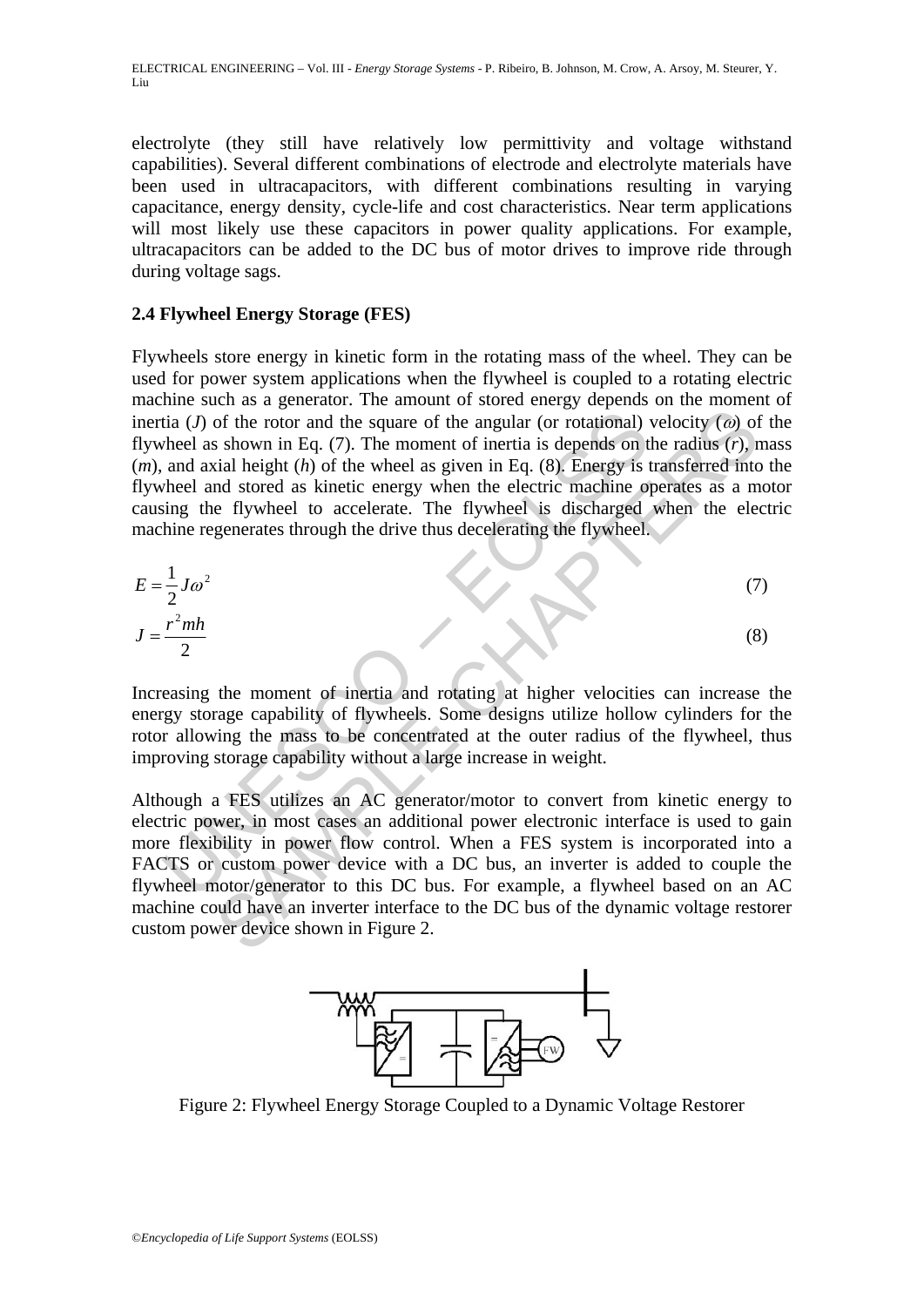Two strategies have been utilized in the development of flywheels for power system applications. One option is to increase the inertia by using a steel mass with a large radius with rotational velocities up to approximately 10,000 RPM. Several flywheels utilizing this type of design are available commercially as uninterruptible power supplies (UPS). These systems utilize a fairly standard motor and power electronic drive as the power conversion interface. This design results in relatively large, heavy flywheel system. Rotational energy losses also limit the long-term storage ability of this type of flywheel.

e flywheels. Rotational losses due to drag from air and beariificant self-discharge. Therefore, high-velocity flywheels are universes to eliminate air resistance. The use of magnetic beariion losses, thus recent research h The standard losses due to drag from air and bearing losses resu<br>self-discharge. Therefore, high-velocity flywheels are usually operate<br>sesses to eliminate air resistance. The use of magnetic bearings further red<br>sesses, t The second design strategy is to produce flywheels with a lightweight rotor turning at very high rotational velocities (up to 100,000 RPM). This approach results in compact and lightweight energy storage devices. This approach also allows modular designs, where a large number of small flywheels are used as an alternative to a small number of large flywheels. Rotational losses due to drag from air and bearing losses result in significant self-discharge. Therefore, high-velocity flywheels are usually operated in vacuum vessels to eliminate air resistance. The use of magnetic bearings further reduces friction losses, thus recent research has focused on developing superconducting magnetic bearings for high-velocity flywheels,. The high rotational velocity also results in the need for a containment vessel around the flywheel to prevent dangerous disruptive failure in case the rotor fails mechanically where rotational forces tear the rotor apart at high speeds. Flywheel applications under consideration include automobiles, buses, high-speed rail locomotives, and energy storage for electromagnetic catapults on next generation aircraft carriers.

TO ACCESS ALL THE **27 PAGES** OF THIS CHAPTER, Visit: http://www.eolss.net/Eolss-sampleAllChapter.aspx

#### **Bibliography**

- - -

B. M. Han, G. Karady, J. Park. S. Moon, "Interaction Analysis Model for Transmission Static Compensator with EMTP," *IEEE Transactions on Power Delivery,* vol. 13, no. 4, October 1998, pp. 1297-1302. [This paper describes the design of a STATCOM control scheme to improve transmission capacity, damp low frequency oscillations, and improve transient stability. The resulting design is simulated using the EMTP]

C. Schauder, et. al, "Operation of the Unified Power Flow Controller (UPFC) Under Practical Constraints," *IEEE Transactions on Power Delivery,* vol. 13, no. 2, April 1998, pp. 630-639. [This paper describes the basic control and protection philosophies that govern the operation of a UPFC subject to practical constraints of a high power installation]

C. Schauder, et. al., "AEP UPFC project: Installation, Commissioning and Operation of the ± 160MVA STATCOM (phase I)," *IEEE Transactions on Power Delivery,* vol. 13, no. 4, October 1998, pp. 1530- 1535. [This paper describes the operational performance of a STATCOM applied to a utility transmission system as an intermediate milestone in the construction of a unified power flow controller (UPFC)]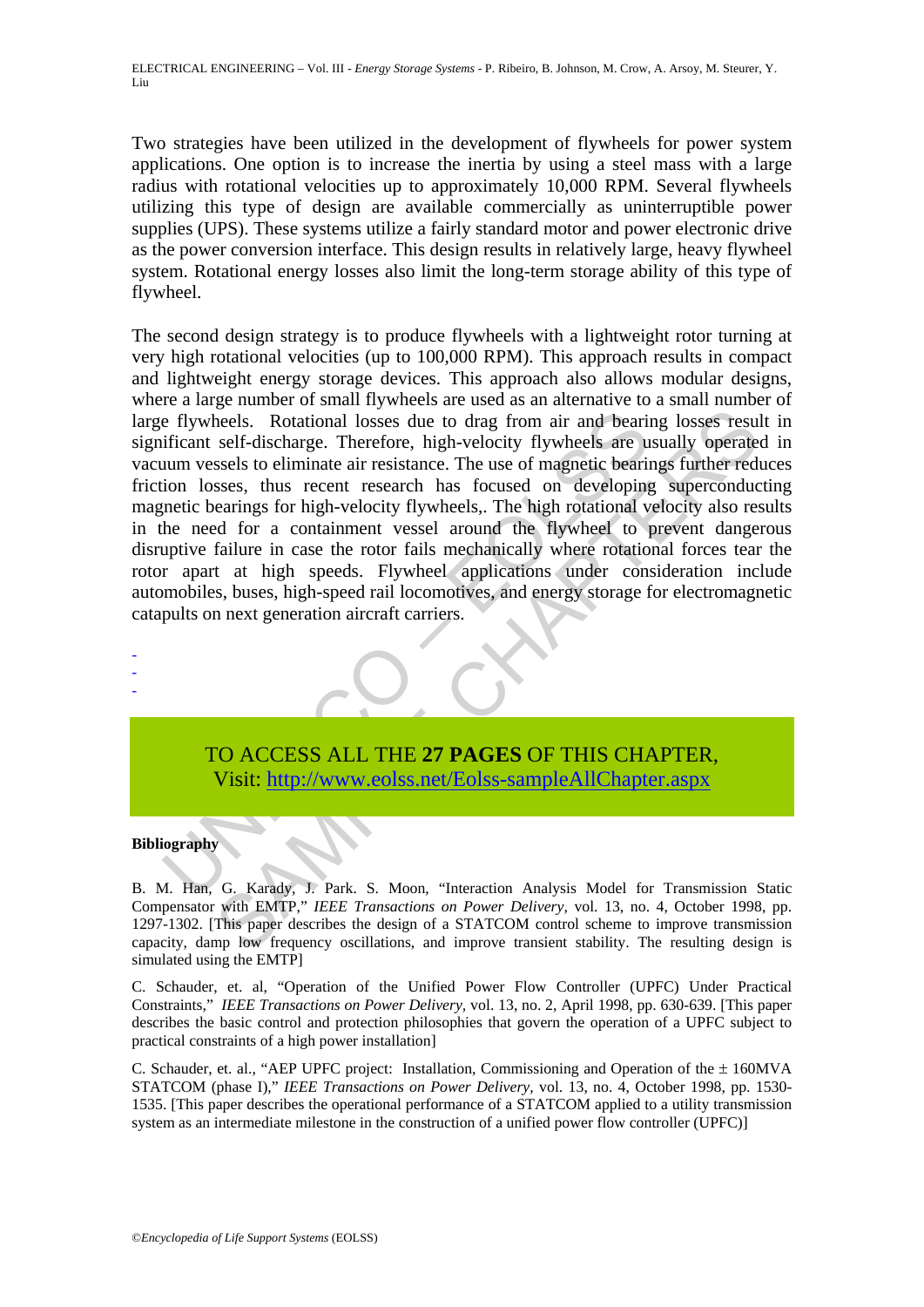C. Schauder, et. al., "Development of a ±100 MVAR Static Condenser for Voltage Control of Transmission Systems," *IEEE Transactions on Power Delivery,* vol. 10, no. 3, July 1995, pp. 1486- 1496. [This paper provides a conceptual overview of the static condenser (STATCON), which is now referred to as a static synchronous compensator (STATCOM)]

C. Schauder, et. al., "Operation of ±100 MVAR TVA STATCOM," *IEEE Trans on Power Delivery,* vol. 12, no. 4, Oct 1997, pp. 1805-1811. [This paper describes the operational performance of a STATCOM applied to a utility transmission system]

C.A. Luongo, "Superconducting Storage Systems," *IEEE Transactions on Magnetics,* vol.32, no.4, July 1996, pp. 2214-2223. [This paper provides an overview of superconducting magnetic energy storage systems and describes applications that are likely to lead to commercialization in the utility industry]

D. Lieurance, F. Kimball, C. Rix, C. Luongo, "Design and Cost Studies for Small Scale Superconducting Magnetic Energy Storage (SMES) Systems," *IEEE Transactions on Applied Superconductivity,* vol. 5, no. 2, June 1995, pp. 350-353. [This paper presents the results of design and cost studies of a mid-sized SMES system comparing different coil configurations]

G.L. Bullard, H.B., Sierra-Alcazar, H.L. Lee, J.L. Morris, "Operating principles of the Ultracapacitor," *IEEE Transactions on Magnetics*, Vol. 25, No. 1 , Jan. 1989 pp. 102 –106. [This paper provides a basic description of the operating principles for ultracapacitors]

Bullard, H.B., Sierra-Alcazar, H.L. Lee, J.L. Morris, "Operating principles<br>Bullard, H.B., Sierra-Alcazar, H.L. Lee, J.L. Morris, "Operating principles<br>Fransactions on Magnetics, Vol. 25, No. 1, Jan. 1989 pp. 102–106. [Th H.J. Bornemann, M. Sander, "Conceptual System Design of a 5 MWh/100 MW Superconducting Flywheel Energy Storage Plant for Power Utility Applications," *IEEE-Transactions on Applied Superconductivity*, vol.7, no.2, June 1997, pp.398-401. [This paper presents the design of the flywheel for an energy storage plant. The flywheel system uses passive superconductive bearings]

I.D. Hassan, R.M. Bucci, K.T. Swe, "400 MW SMES Power Conditioning System Development and Simulation," *Transactions on Power Electronics,* vol. 8, no. 3, July 1993, pp. 237-249. [This paper presents the conceptual design and computer simulation results of a power conditioning system for a SMES system using a DC-DC chopper linked to a voltage sourced converter]

J. Bian, et. al, "A Study of Equipment Sizes and Constraints for a Unified Power Flow Controller," *IEEE Transactions on Power Delivery,* vol. 12, no. 3, July 1997, pp. 1385-1391. [This paper provides a measurement of the benefit that a UPFC can provide to improve power transfer between two systems]

J. R. Hull, "Flywheels on a Roll," *IEEE Spectrum*. July 1997, pp. 20-25. [This paper, which was written for a more general audience, provides an overview of flywheel energy storage systems, describes technological bottlenecks and potential solutions under development]

Jim McDowall, "Conventional Battery Technologies-Present and Future*," Proceedings of 2000 IEEE Power Engineering Society Summer Meeting*. Vol. 3, July 2000, pp 1538-1540. [This paper provides an overview of presently available and emerging battery storage technologies for use in electric power substations]

company and Contention Comparations, the set ally 1997, pp. 20-25. This paper provides and AC Systems: "ICHAPTERS FOR INTEGRAL THIL Lee, J.L. Morris, "Operating principles of the Ultracapactions on *Magnetics*, Vol. 25, N K. V. Patil, et. al., "Application of STATCOM for Damping Torsional Oscillations in Series Compensated AC Systems," *IEEE Transactions on Energy Conversion,* vol. 13, no. 3, September 1998, pp. 237-243 [This papers presents the results of a study on the application of a STATCOM to damp torsional oscillations in a series compensated ac system. Analytical and computer simulation results are presented]

Kolluri, S. "Application of Distributed Superconducting Magnetic Energy Storage System (D-SMES) in the Energy System to Improve Voltage Stability", *Proceedings of the IEEE Power Engineering Society Winter Meeting, 2002*, Volume: 2, Jan. 2002, pp 838 -841. [This paper describes the use of set of distributed SMES systems to improve voltage stability on a utility power system]

Kyung-Hee Jung, Hoyong Kim and Daeseok Rho, "Determination of the installation site and optimal capacity of the battery energy storage system for load leveling," *IEEE Transactions on Energy Conversion,* vol. 11, no. 1, March 1996, pp. 162-167. [This paper outlines methods and criteria for locating battery energy storage systems for load leveling on a large power system]

L. Gyugyi, C. Schauder, K. K. Sen, "Static Synchronous Series Compensator: A Solid-State Approach to the Series Compensation of Transmission Lines," *IEEE Transactions on Power Delivery.* Vol. 17, No. 1,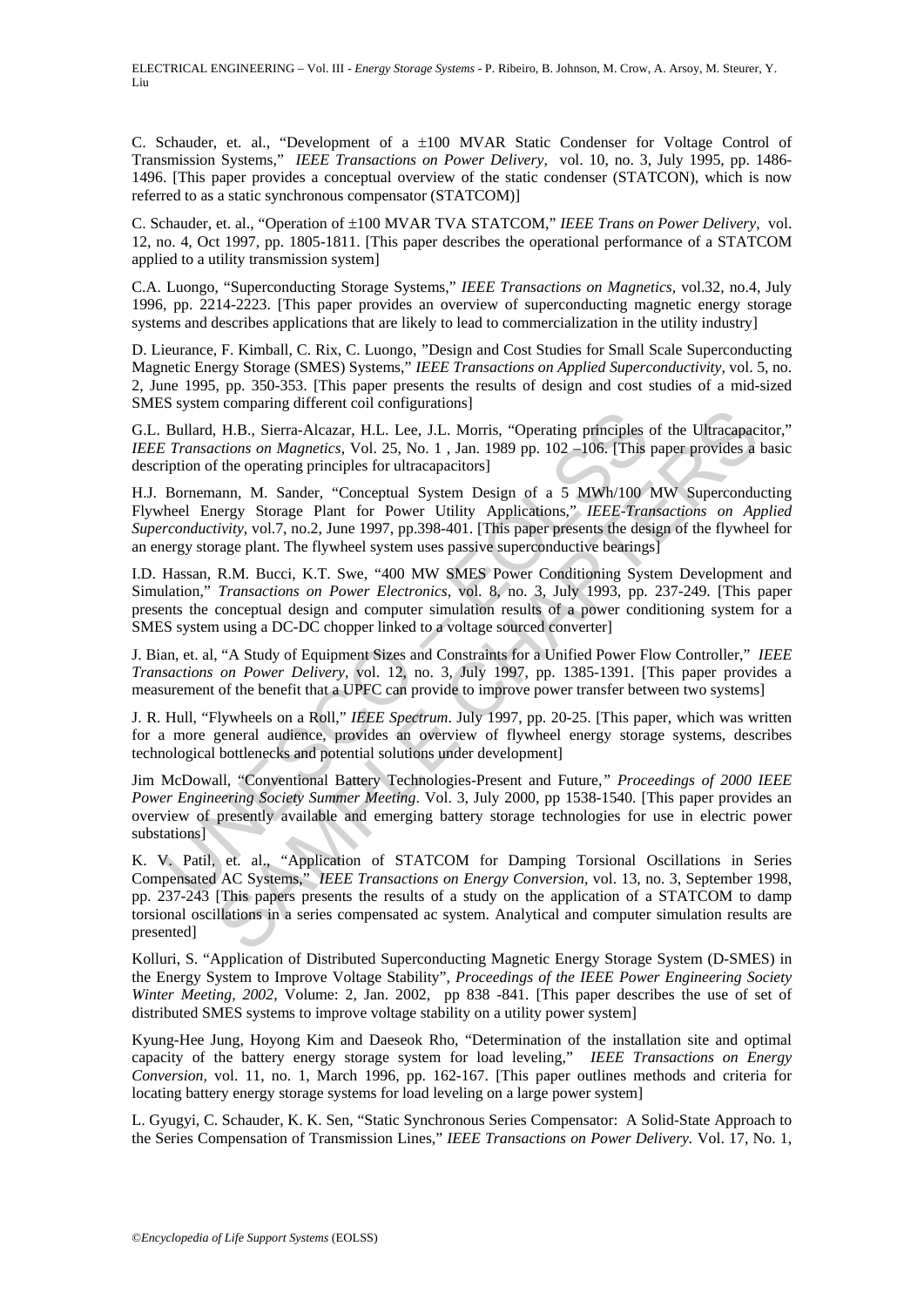Jan. 1997, pp. 406-417. [This paper provides a conceptual overview of the static synchronous series compensator (SSSC)]

M. A. Casacca, M. R. Capobianco, and Z. M. Salameh, "Lead-acid battery storage configurations for improved available capacity," *IEEE Transactions on Energy Conversion,* vol. 11, no. 1, March 1996, pp. 139-145. [This paper discusses lead-acid batteries technologies for use in power substations]

M. Corley, J. Locker, S. Dutton, R. Spee, "Ultracapacitor-Based Ride-Through System for Adjustable Speed Drives," *Proceedings of the 30th Annual IEEE Power Electronics Specialists Conference* PESC 99, Vol. 1, June 1999, pp.  $26 - 31$ . [This paper discusses an adjustable speed motor drive system that utilizes ultracapacitors to increase the tolerance of the drive to voltage sags]

M. Noroozian, et. al, "Improving Power System Dynamics by Series-Connected FACTS Devices," *IEEE Transactions on Power Delivery,* vol. 12, no. 4, October 1997, pp. 1635-1641. [This paper examines improvement of power systems dynamics by use of the UPFC, TCPST, and TCSC]

N. Abi-Samra, C. Neft, A. Sundaram, W. Malcolm, "The Distribution System Dynamic Voltage Restorer and its Applications at Industrial Facilities with Sensitive Loads," *Proceedings of the 8th International Power Quality Solutions '95*. Long Beach, California, September 9-15, 1995. [This paper describe a static series compensator with capacitive energy storage for use in compensating voltage sags]

N. W. Miller, R. S. Zrebiec, R. W. Delmerico, G. Hunt, "Design and commissioning of a 5 MVA, 2.5 MWh battery energy storage," Proceedings of the 1996 IEEE Power Engineering Society Transmission and Distribution Conference 1996 pp. 339-345. [This paper describes battery energy storage installation on a power system]

P. Pillay, R.M., Samudio, M. Ahmed, and R.T. Patel, "A Chopper-Controlled SRM Drive for Reduced Acoustic Noise and Improved Ride Through Capability Using Supercapacitors," *IEEE Transactions on Industry Applications.* Vol. 31, No. 5, September/October 1995, pp. 1029-1038. [This paper discusses an adjustable speed motor drive system that utilizes ultracapacitors to increase the tolerance of the drive to voltage sags]

P. Rao, M. L. Crow, and Z. Yang, "STATCOM Control for Power System Voltage Control Applications," *IEEE Transactions on Power Delivery,* vol. 15, no. 4, October 2000, pp. 1311-1317. [This paper provides an overview of conventional voltage control schemes for STATCOM's, and proposes a new scheme]

Is Applications at Industrial Facilities with Sensitive Loads; *Proceedings* Christoplare in Columity Solutions 95. Long Beach, California, September 9-15, 1995. [This scompensator with capacitive energy storage for use in ications at Industrial Facilities with Sensitive Loads," Proceedings of the <sup>8"</sup> Internations and Solutions 95. Long Beach, California, September 9-15, 1995. [This paper describe a stator with capacitive energy storage for P. Taylor, L. Johnson, K. Reichart, P. DiPietro, J. Philip, and P. Butler, A Summary of the State of the Art of Superconducting Magnetic Energy Storage Systems, Flywheel Energy Storage Systems, and Compressed Air Energy Storage Systems. Sandia National Labs Report SAND99-1854, July 1999. [This document provides a fundamental overview SMES, flywheel energy storage, and compressed air energy storage systems and then presents the status of each relative to commercial applications at the time the report was written, and describes needed technological developments]

Q. Jiang, M.F. Conlon, "The Power Regulation of a PWM Type Superconducting Magnetic energy Storage Unit," *IEEE Transactions on Energy Conversion,* vol. 11, no. 4, March 1996, pp. 168-174. [This paper presents an analysis of a PWM based power conversion system for a SMES. Experimental results are presented for two example control schemes]

R. B. Boom, H.A. Peterson, "Superconductive Energy Storage for Power Systems," *IEEE Transactions on Magnetics,* vol. MAG 8, no. 3, September 1972, pp. 701-704. [This paper introduces the concept of a superconductive magnetic energy storage system]

R. Mihalic, et. al, "Improvement of Transient Stability Using Unified Power Flow Controller," *IEEE Transactions on Power Delivery,* vol. 11, no. 1, January 1996, pp. 485-492. [This paper analyzes the effect of a UPFC on improving the transient stability margin of a power system]

R.F. Giese, "Progress Toward High Temperature Superconducting Magnetic Energy Storage (SMES) Systems—A Second Look," A Report by Argonne National Laboratory, Dec. 1998.

R.F. Post, T.K. Fowler, and S.F. Post, "A High-Efficiency Electromechanical Battery*," Proceedings of the IEEE*, Vol. 81, No. 3, March 1993, pp. 462-474. [This paper provides an overview of flywheel energy storage systems, and goes into more depth describing the Halbach array type flywheel system]